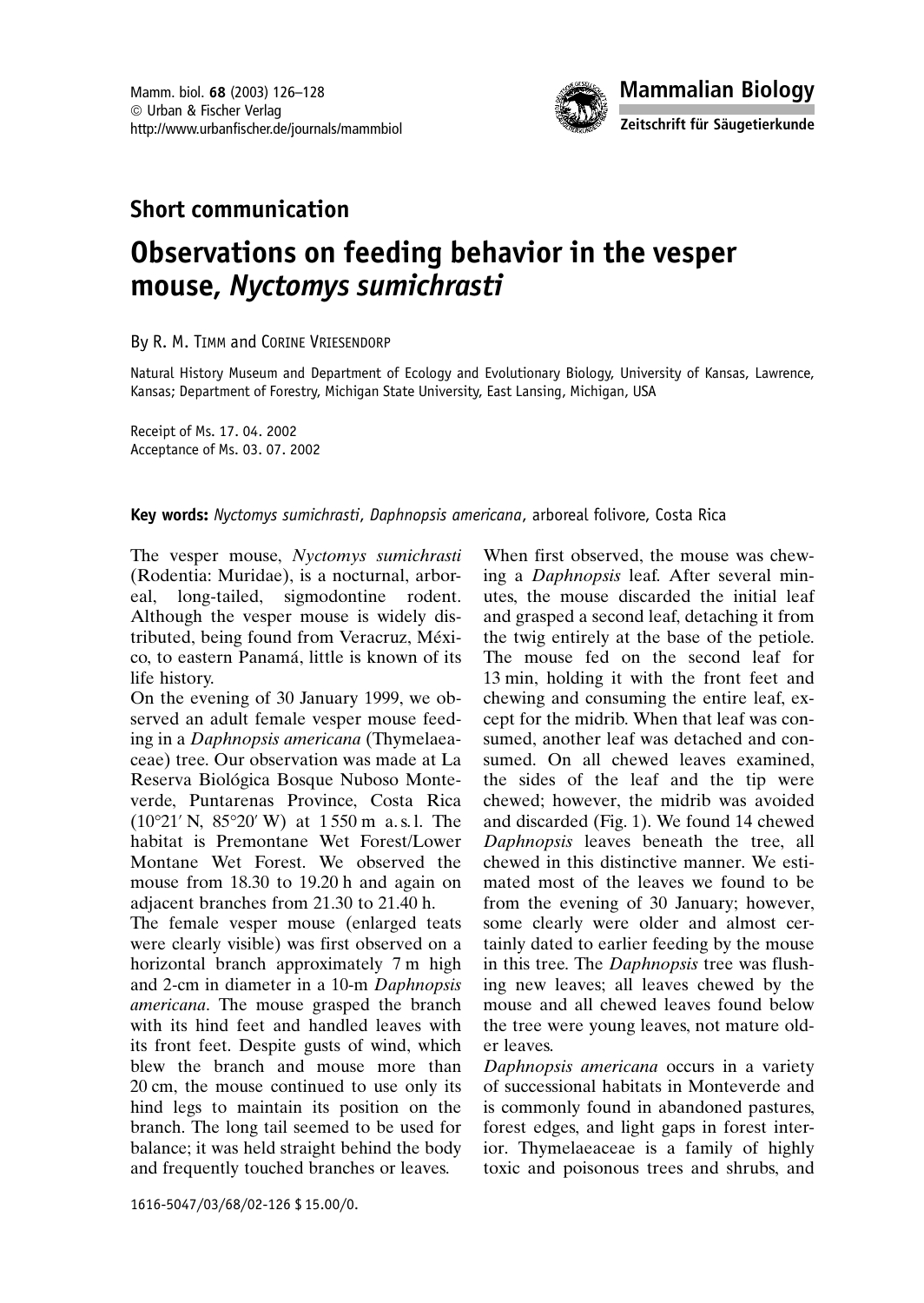

Fig. 1. Dorsal view of five leaves from a single Daphnopsis americana, four of which have been partially consumed and discarded by a vesper mouse, Nyctomys sumichrasti. The unaltered leaf on the right is included for size comparison. The characteristic chewing marks made by the rodent's paired incisors and the gap between the teeth are visible upon close inspection. The midrib was avoided by the mouse.

we found no damage on the leaves other than those clipped and removed by the Nyctomys. However, D. americana at Monteverde can be defoliated in April and May by caterpillars (HABER et al. 1996).

This observation of Nyctomys feeding on leaves is of particular interest in that Daphnopsis americana contains a variety of secondary plant compounds that are poisonous. There are very few Neotropical arboreal rodents known to be folivorous (EISENBERG 1978; McNAB 1978), although the rodent fauna is diverse and includes a wide array of arboreal species. A high proportion of Neotropical trees and shrubs has a variety of secondary plant compounds, including many that are quite poisonous (CoLEY 1983), that effectively deter most herbivorous mammals. This may explain why so few arboreal rodents are folivores in the Neotropics. Nyctomys sumichrasti, at 70-85 g, is one of the smallest mammalian folivores now known, and is readily able to utilize Daphnopsis leaves, although the digestive and metabolic mechanisms remain unknown. The mouse was feeding on new leaves only. These recently flushed leaves almost certainly have a lower concentration of secondary compounds than do older leaves.

Although Nyctomys sumichrasti is uncommon throughout its range, vesper mice are not rare in the Premontane Moist Forest and Premontane Wet Forest of the Monte